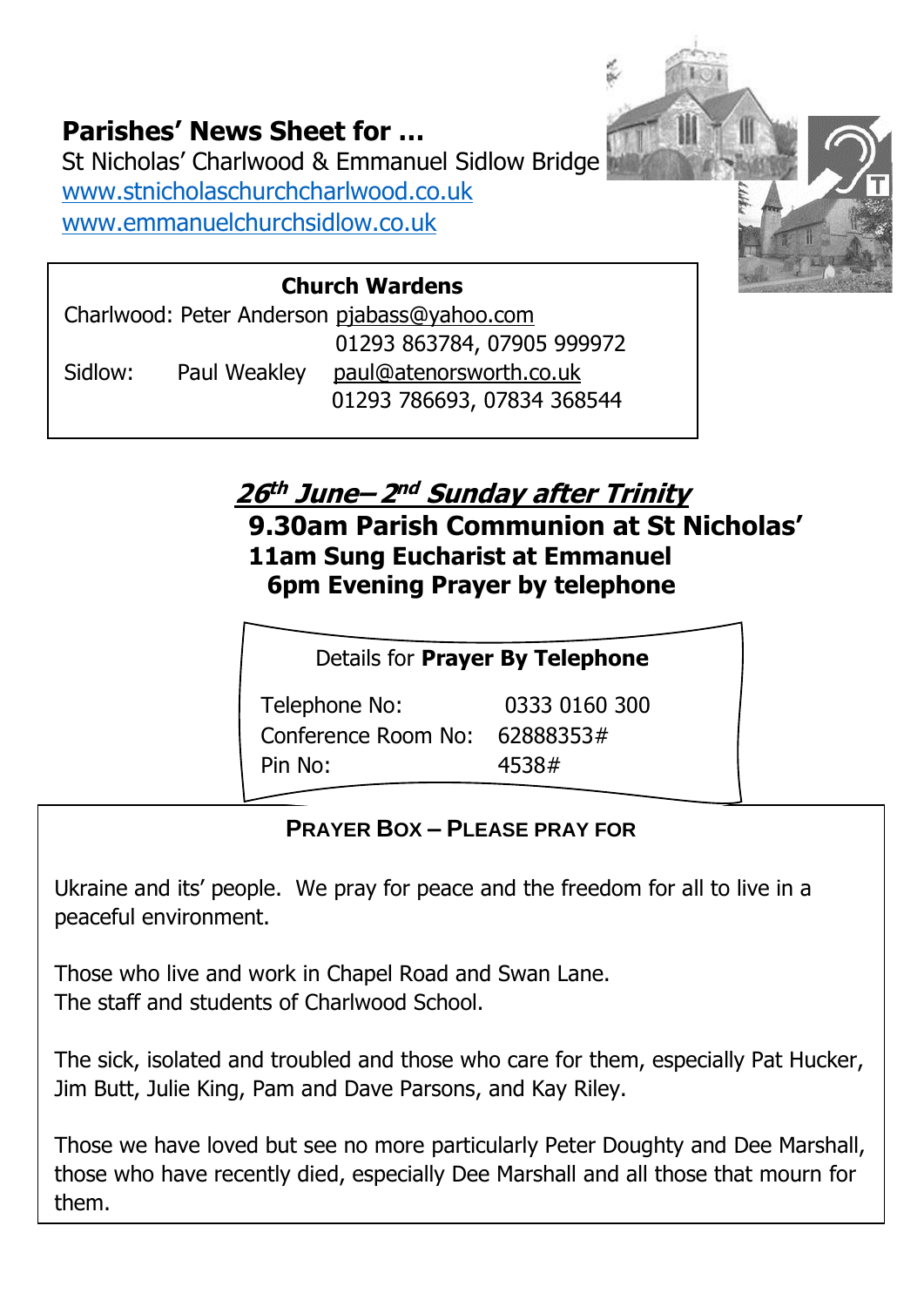#### . **LATEST UPDATE**

We are now in the part of the Church calendar known as ordinary time. The vestments and altar frontal are green for this is a time of growth. This season lasts until the end of the year with the new year beginning on Advent Sunday. So now we are to focus on the Bible/the Gospel with time to study and think and pray about our faith and grow in our relationship with God. Mary Gooding.

The June edition of *The Bridge*, to read and share with our congregation, friends, family and anyone you think would be interested in news and stories from our vibrant and diverse Diocese.

**Read and download from** *[southwark.anglican.org/thebridge](https://southwark.anglican.org/thebridge)*

SAVE THE DATE - 16<sup>th</sup>/17th JULY - Music Festival at St. Nicholas' Church, Charlwood. More information to follow.

SAVE THE DATE – 30TH SEPTEMBER Charlwood Parish Hall. Farnham Maltings will be performing their latest production "Syrian Baker". More information to follow.

**Tea and Chat:** is the 2nd Tuesday of each month **12th in July, at 2pm** in the **Parish Hall Charlwood**. Everyone welcome. Please join us. As always a lovely tea is provided with the opportunity to sit and chat with friends old and new.

**Coffee and Chat:** Please join us for Coffee and Chat at **Emmanuel.** Drop in anytime between **11-12** for a cuppa and chat on the last Wednesday of the month**, 29th in June** – You will be most welcome.

**Coffee & Tea** available every Sunday in Church **following the 9.30am**  service at **St Nicholas'**. Do come and join us**. All welcome**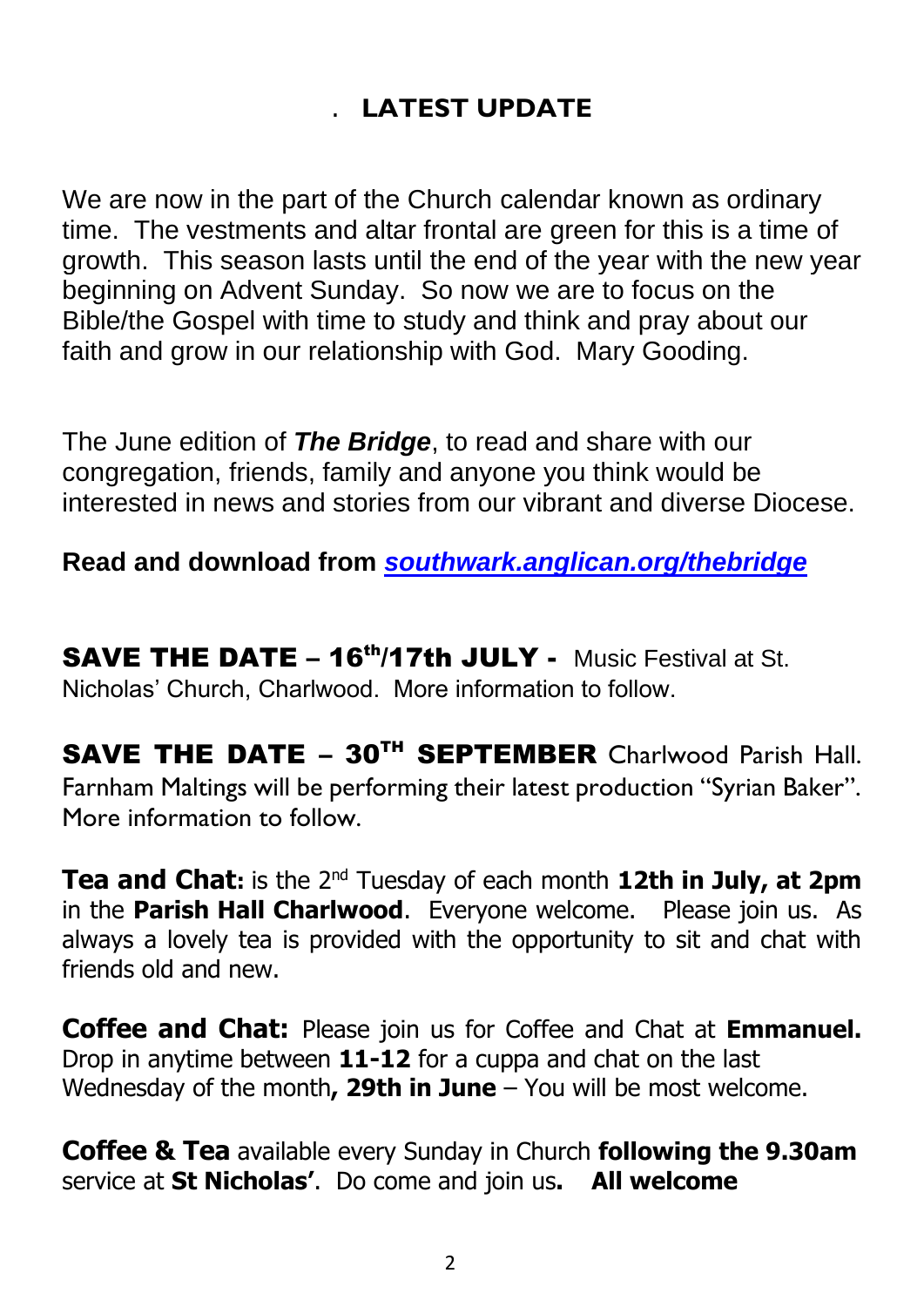#### **THE PASSION at GATTON PARK, REIGATE**

Gatton Community Theatre, a unique Christian community theatre company based in the parishes of Merstham & Gatton, are staging an exciting, contemporary open air promenade production, **The Passion**, in the Capability Brown designed grounds of Gatton Park (RH2 0TD) on **14th – 17th and 20th – 23rd July 2022** at **7.30pm**.

The Passion follows the story of Jesus' ministry, staged at various stunning locations in the park. Audiences are invited to join this journey as they travel with the cast as followers of Jesus.

Jesus is played by actor Domini Rye with all other roles played by members of churches of different denominations in the area, members of the local community and local primary and secondary schools. The production also includes musicians and local PATH gospel choir

Audience members are invited to picnic in the park from 6.00pm.

Tickets are now on sale from [www.ticketsource.co.uk/gct,](about:blank) [www.gattontheatre.org.uk](about:blank) or 0333 666 3366 adult £12, child £8, family group (2 adults + 2 children) £35

Tickets can also be purchased on the door, subject to availability.

For those with mobility problems, there are a small number of golf buggy seats. You are advised to book these in advance to guarantee availability.

The performance on 23<sup>rd</sup> July will be BSL signed.

*(This production may not be suitable for children under 10, parental discretion advised)*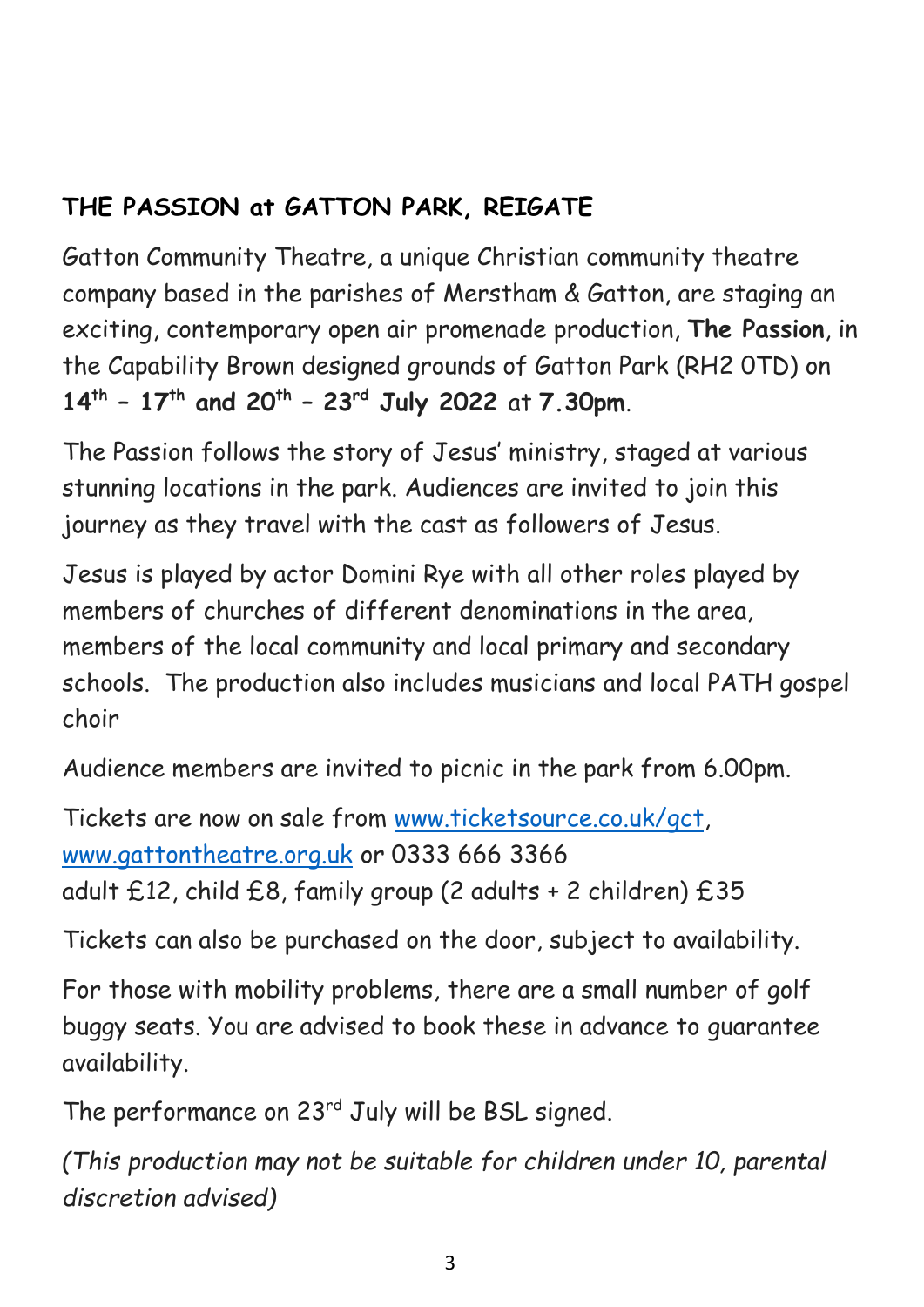# **BOOKS**

#### A selection of Christian books is on display in St Nicholas Church.

Biographies, Gospels, Good News tracts, Daily Readings and much more may be borrowed and returned, or kept if of value to you. This is a free service.

Good books are helpful in supporting our faith in the rough and tumble of every day life.



Among the books recommended this week are -

#### **Words for the Journey**

A selection of Bible verses to quide us through the day

Two ways to Live

Life can only be lived in one of two ways

#### **Father Talk**

A fresh look at the Lord's Prayer

#### **Evening Prayer by Telephone**

Please see phone numbers in box above (page 1). You can use any mobile phone or normal land line to phone in. Phone the telephone number and you will then be asked to dial in the other numbers shown above. If you arrive

at 'back ground' music, it means you are the first one there so please just hang on. If it is quiet, then we are just waiting to start so please just hang on. Mary or I will begin the Service at about 6.00pm. The Service lasts around 20 minutes. Telephone charges will be at the local rate, depending on your contract. If you would like a Service Sheet please let me know. It would be lovely if you could join us. Paul Weakley.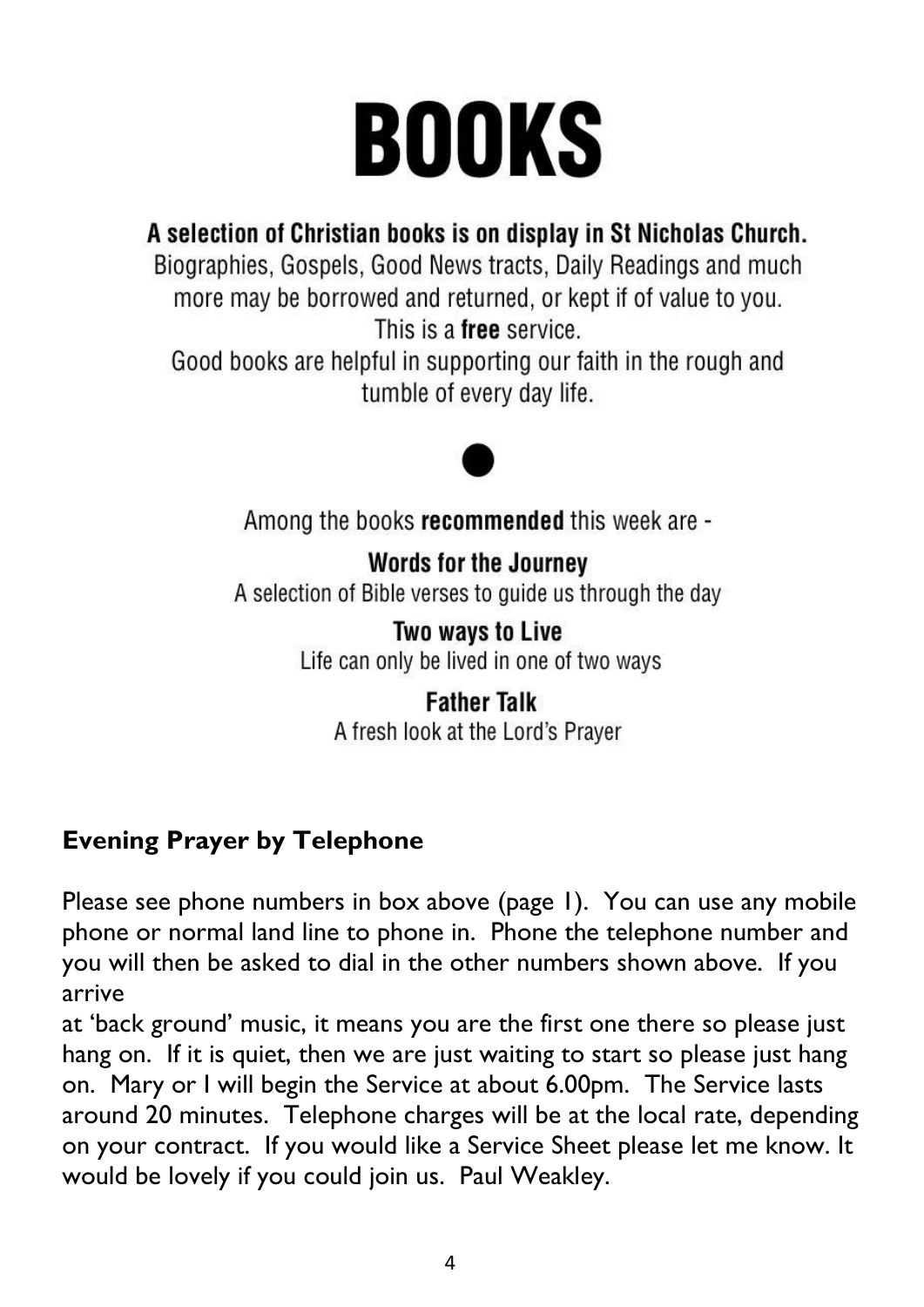#### **READINGS**

#### **26/06/22**

#### **Second Sunday after Trinity**

Collect

Lord, you have taught us that all our doings without love are nothing worth: send your Holy Spirit and pour into our hearts that most excellent gift of love, the true bond of peace and of all virtues, without which whoever lives is counted dead before you. Grant this for your only Son Jesus Christ's sake, who is alive and reigns with you, in the unity of the Holy Spirit, one God, now and for ever.

Post Communion Prayer

Loving Father, we thank you for feeding us at the supper of your Son: sustain us with your Spirit, that we may serve you here on earth until our joy is complete in heaven, and we share in the eternal banquet with Jesus Christ our Lord.

First Reading - Galatians 5.1,13-25

<sup>1</sup>For freedom Christ has set us free. Stand firm, therefore, and do not submit again to a yoke of slavery.

 $13$ For you were called to freedom, brothers and sisters; only do not use your freedom as an opportunity for self-indulgence, but through love become slaves to one another. <sup>14</sup>For the whole law is summed up in a single commandment, 'You shall love your neighbour as yourself.' <sup>15</sup>If, however, you bite and devour one another, take care that you are not consumed by one another.

<sup>16</sup> Live by the Spirit, I say, and do not gratify the desires of the flesh. <sup>17</sup>For what the flesh desires is opposed to the Spirit, and what the Spirit desires is opposed to the flesh; for these are opposed to each other, to prevent you from doing what you want. <sup>18</sup>But if you are led by the Spirit, you are not subject to the law. <sup>19</sup>Now the works of the flesh are obvious: fornication, impurity, licentiousness, <sup>20</sup>idolatry, sorcery, enmities, strife, jealousy, anger, quarrels, dissensions, factions,  $^{21}$ envy, drunkenness, carousing, and things like these. I am warning you, as I warned you before: those who do such things will not inherit the kingdom of God.

 $22$ By contrast, the fruit of the Spirit is love, joy, peace, patience, kindness, generosity, faithfulness, <sup>23</sup>gentleness, and self-control. There is no law against such things. <sup>24</sup>And those who belong to Christ Jesus have crucified the flesh with its passions and desires. <sup>25</sup>If we live by the Spirit, let us also be guided by the Spirit.

Gospel - Luke 9.51-62

 $51$ When the days drew near for him be taken up, he set his face to go to Jerusalem. <sup>52</sup>And he sent messengers ahead of him. On their way they entered a village of the Samaritans to make ready for him; <sup>53</sup>but they did not receive him,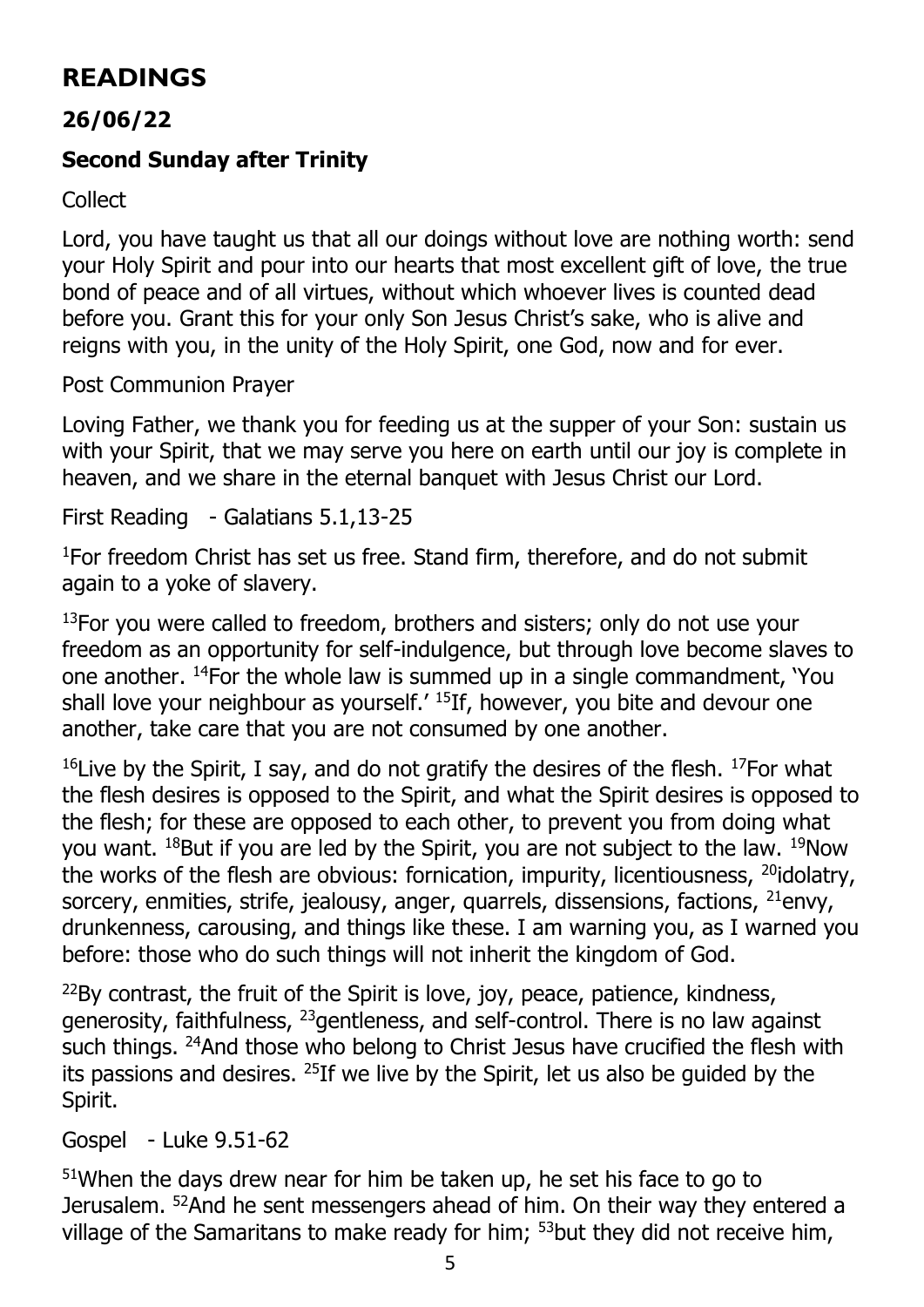because his face was set towards Jerusalem. <sup>54</sup>When his disciples James and John saw it, they said, 'Lord, do you want us to command fire to come down from heaven and consume them?' <sup>55</sup>But he turned and rebuked them. <sup>56</sup>Then they went on to another village.

<sup>57</sup>As they were going along the road, someone said to him, 'I will follow you wherever you go.' <sup>58</sup>And Jesus said to him, 'Foxes have holes, and birds of the air have nests; but the Son of Man has nowhere to lay his head.<sup>' 59</sup>To another Jesus said, 'Follow me.' But he said, 'Lord, first let me go and bury my father.' <sup>60</sup>But Jesus said to him, 'Let the dead bury their own dead; but as for you, go and proclaim the kingdom of God.' <sup>61</sup>Another said, 'I will follow you, Lord; but let me first say farewell to those at my home.'  $62$  lesus said to him. 'No one who puts a hand to the plough and looks back is fit for the kingdom of God.'

St Nicholas Prayer and Study Group

#### Now in its 4th year!

## Essentially **Christian**

#### This week: 13: Jesus: the Mission begins

You can share these studies by joining us at the Care. Share and Praver Group on Thursdays, from 10.00am to 10.45am in the St Nicholas Room by the **Notes** being delivered to your home. by Royal Mail, or **On Line every Thursday morning** 

> New members welcome! Please contact: Sonia Tyndall on soniatyndall@32gmail.com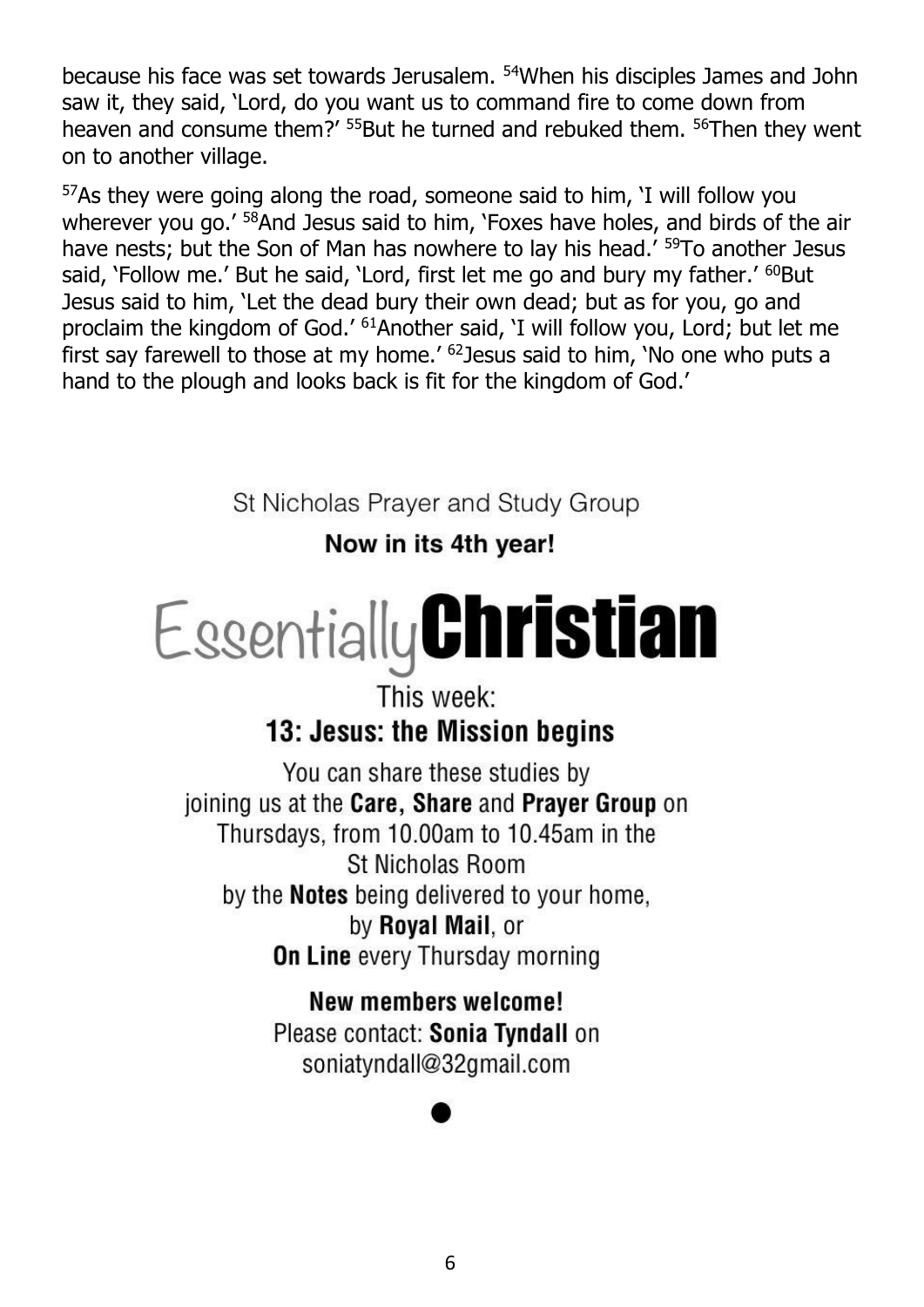#### **And Finally ….**

Our Sung Matins service at St. Nicholas' could have been difficult as we did not have a Priest. However, the Service was very special as Peter took our service with help from Alison.

Sunday At Emmanuel: What a privilege to be able to lead Sunday morning's Service of Morning Praise once again, and my thanks to everyone for their support. Paul Weakley

Please contact me if you know someone who does not receive the News Sheet and would like to. Please forward their email address to me as below.

If you would like anything included in a future News Sheet please email me details to [wingspeeksbrook@aol.com](about:blank) **Fran**

**Services on page 8**